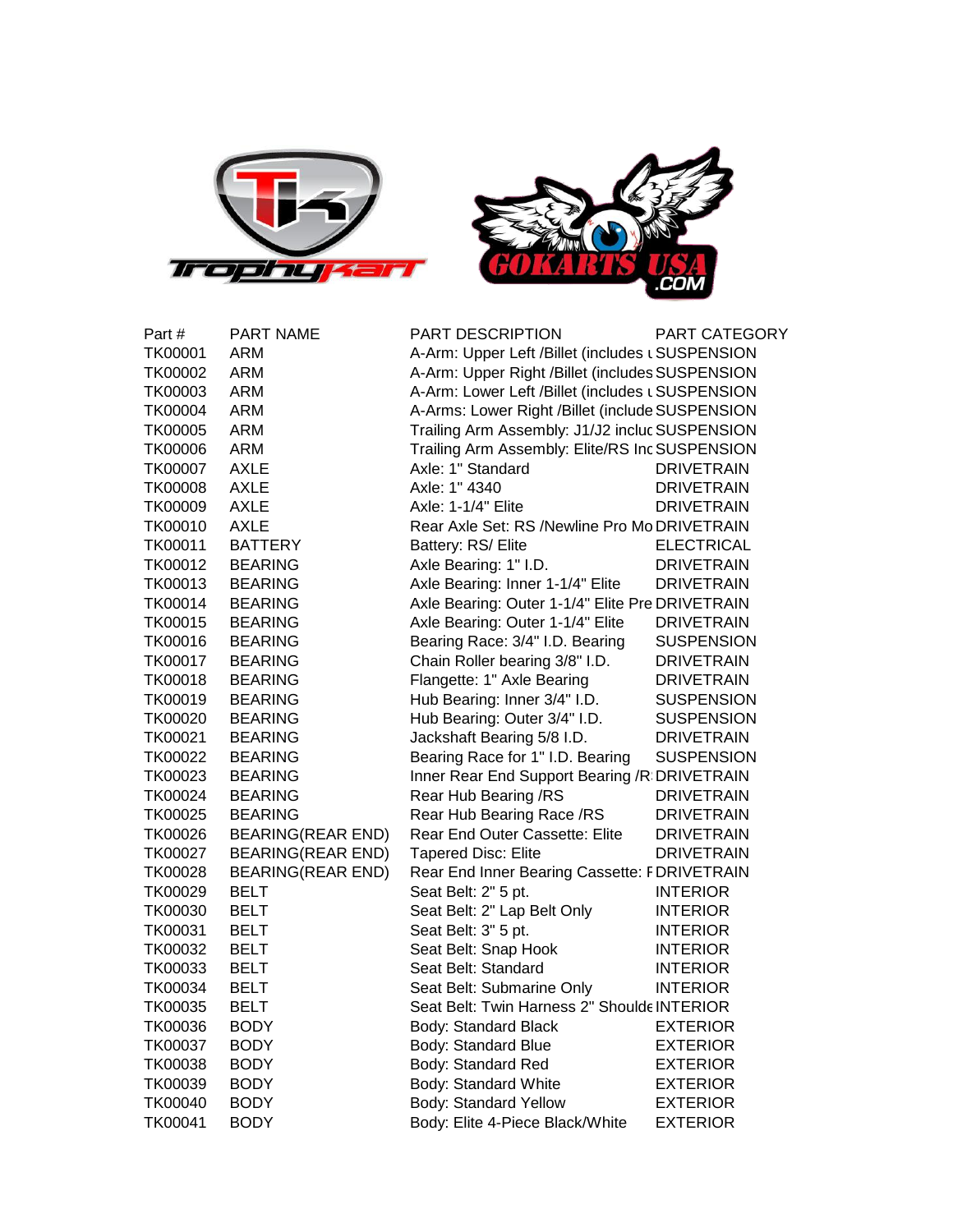| TK00042        | <b>BODY</b>          | Body: Elite 4-Piece Custom               | <b>EXTERIOR</b>   |
|----------------|----------------------|------------------------------------------|-------------------|
| TK00043        | <b>BODY</b>          | Body: Elite Black                        | <b>EXTERIOR</b>   |
| TK00044        | <b>BODY</b>          | Body: Elite Blue                         | <b>EXTERIOR</b>   |
| TK00045        | <b>BODY</b>          | Body: Elite Custom Color                 | <b>EXTERIOR</b>   |
| TK00046        | <b>BODY</b>          | Body: Elite Body White                   | <b>EXTERIOR</b>   |
| TK00047        | <b>BODY</b>          | Full Body Kit: Black /RS                 | <b>EXTERIOR</b>   |
| TK00048        | <b>BODY</b>          | Rear Bed Side /RS: Right                 | <b>EXTERIOR</b>   |
| TK00049        | <b>BODY</b>          | Rear Bed Side /RS: Left                  | <b>EXTERIOR</b>   |
| TK00462        | <b>BODY</b>          | 7 Piece Body: RS                         | <b>EXTERIOR</b>   |
| TK00050        | <b>BOLT</b>          | <b>Wheel Studs</b>                       | <b>HARDWARE</b>   |
| TK00051        | <b>BOLT</b>          | 9/16-12x12 Grade 8 Hex                   | <b>HARDWARE</b>   |
| TK00052        | <b>BRACE</b>         | <b>Axle Support Brace</b>                | <b>DRIVETRAIN</b> |
| TK00053        | <b>BRAKE CALIPER</b> | <b>Brake Caliper: Mechanical</b>         | <b>BRAKES</b>     |
| TK00054        | <b>BRAKE CALIPER</b> | <b>Brake Caliper: Front Elite</b>        | <b>BRAKES</b>     |
| TK00055        | <b>BRAKE CALIPER</b> | <b>Brake Caliper: Rear Elite</b>         | <b>BRAKES</b>     |
| TK00056        | <b>BRAKE CALIPER</b> | <b>Brake Conversion Kit</b>              | <b>BRAKES</b>     |
| TK00057        | <b>BRAKE CALIPER</b> | Caliper Puck: Mechanical                 | <b>BRAKES</b>     |
| TK00058        | <b>BRAKE M/C</b>     | <b>Brake Master Cylinder: Elite</b>      | <b>BRAKES</b>     |
| TK00059        | <b>BRAKE PAD</b>     | Brake Pad replacement kit: Mechar BRAKES |                   |
| <b>TK00060</b> | <b>BRAKE PAD</b>     | <b>Back Plate: Mechanical</b>            | <b>BRAKES</b>     |
| TK00061        | <b>BRAKE PAD</b>     | <b>Brake Puck: Mechanical</b>            | <b>BRAKES</b>     |
| TK00062        | <b>BRAKE PAD</b>     | <b>Brake Pad: Elite</b>                  | <b>BRAKES</b>     |
| TK00063        | <b>BRAKECALIPER</b>  | Wilwood #120-8373-RH Caliper             | <b>BRAKES</b>     |
| TK00064        | <b>BRAKECALIPER</b>  | Wilwood #120-8374-LH Caliper             | <b>BRAKES</b>     |
| TK00065        | <b>BRAKELINE</b>     | <b>Brake Line Kit: RS</b>                | <b>BRAKES</b>     |
| <b>TK00066</b> | <b>BRAKEM/C</b>      | Wilwood #260-1304 M/C Girling            | <b>BRAKES</b>     |
| TK00067        | <b>BRAKEPAD</b>      | Wilwood #150-4091K Brake Pad S(BRAKES    |                   |
| TK00068        | <b>BRAKEPEDAL</b>    | Wilwood #340-1289 Brake Pedal            | <b>BRAKES</b>     |
| TK00069        | <b>BRAKEVALVE</b>    | Wilwood #260-8419 Brake Proporti BRAKES  |                   |
| TK00070        | <b>BUMPER</b>        | <b>Bumper: Front</b>                     | <b>EXTERIOR</b>   |
| TK00071        | <b>BUMPER</b>        | <b>Bumper: Front Elite</b>               | <b>EXTERIOR</b>   |
| TK00072        | <b>BUMPER</b>        | Bumper: Rear /RS                         | <b>EXTERIOR</b>   |
| TK00467        | <b>BUMPER</b>        | Front Bumper: RS                         | <b>EXTERIOR</b>   |
| TK00073        | <b>CABLE</b>         | Shifter Cable: RS200                     | <b>CONTROLS</b>   |
| TK00074        | CABLE(BRAKE)         | Brake Cable w/ Heim J1/J2                | <b>CONTROLS</b>   |
| TK00075        | CABLE(BRAKE)         | <b>Brake Cable: Elite</b>                | CONTROLS          |
| TK00076        | CABLE(CLUTCH)        | Clutch Cable: Elite Kawasaki             | <b>CONTROLS</b>   |
| TK00077        | CABLE(CLUTCH)        | Clutch Cable: Elite Honda                | <b>CONTROLS</b>   |
| <b>TK00078</b> | CABLE(CLUTCH)        | Clutch Cable: 200RS (44x50.25)           | <b>CONTROLS</b>   |
| TK00079        | CABLE(CLUTCH)        | Clutch Cable: RS450                      | <b>CONTROLS</b>   |
| <b>TK00080</b> | CABLE(HOT START)     | Hot Start Cable: Elite                   | <b>CONTROLS</b>   |
| TK00081        | CABLE(SHIFTER)       | <b>Shifter Cable: Elite</b>              | <b>CONTROLS</b>   |
| TK00082        | CABLE(SHIFTER)       | Shifter Cable: Elite Left Hand           | <b>CONTROLS</b>   |
| TK00083        | CABLE(SHIFTER)       | Shifter Cable: RS450                     | <b>CONTROLS</b>   |
| TK00084        | CABLE(THROTTLE)      | Throttle Cable w/ Heim                   | <b>CONTROLS</b>   |
| TK00085        | CABLE(THROTTLE)      | <b>Throttle Cable: Elite</b>             | <b>CONTROLS</b>   |
| TK00086        | CABLE(THROTTLE)      | Throttle Cable: RS450                    | <b>CONTROLS</b>   |
| TK00461        | CABLE(THROTTLE)      | Throttle Cable: RS 200                   | <b>CONTROLS</b>   |
| TK00475        | CARB(UPGRADE)        | Keihin FCR MX 39mm Carb Upgra AIR & FUEL |                   |
| TK00087        | <b>CARBURETOR</b>    | Mikuni Carb RS 450                       | AIR & FUEL        |
| TK00088        | <b>CARBURETOR</b>    | Keihin FCR MX 39mm Carb                  | AIR & FUEL        |
| TK00089        | <b>CARBURETOR</b>    | Keihin FCR MX 41mm Carb                  | AIR & FUEL        |
| TK00090        | <b>CHAIN</b>         | 520 Chain 94 Links                       | <b>DRIVETRAIN</b> |
| TK00091        | <b>CHAIN</b>         | Chain Roller w/ Bearings                 | <b>DRIVETRAIN</b> |
| TK00092        | <b>CHAIN</b>         | Chain Roller: Large W/ Bearings          | <b>DRIVETRAIN</b> |
|                |                      |                                          |                   |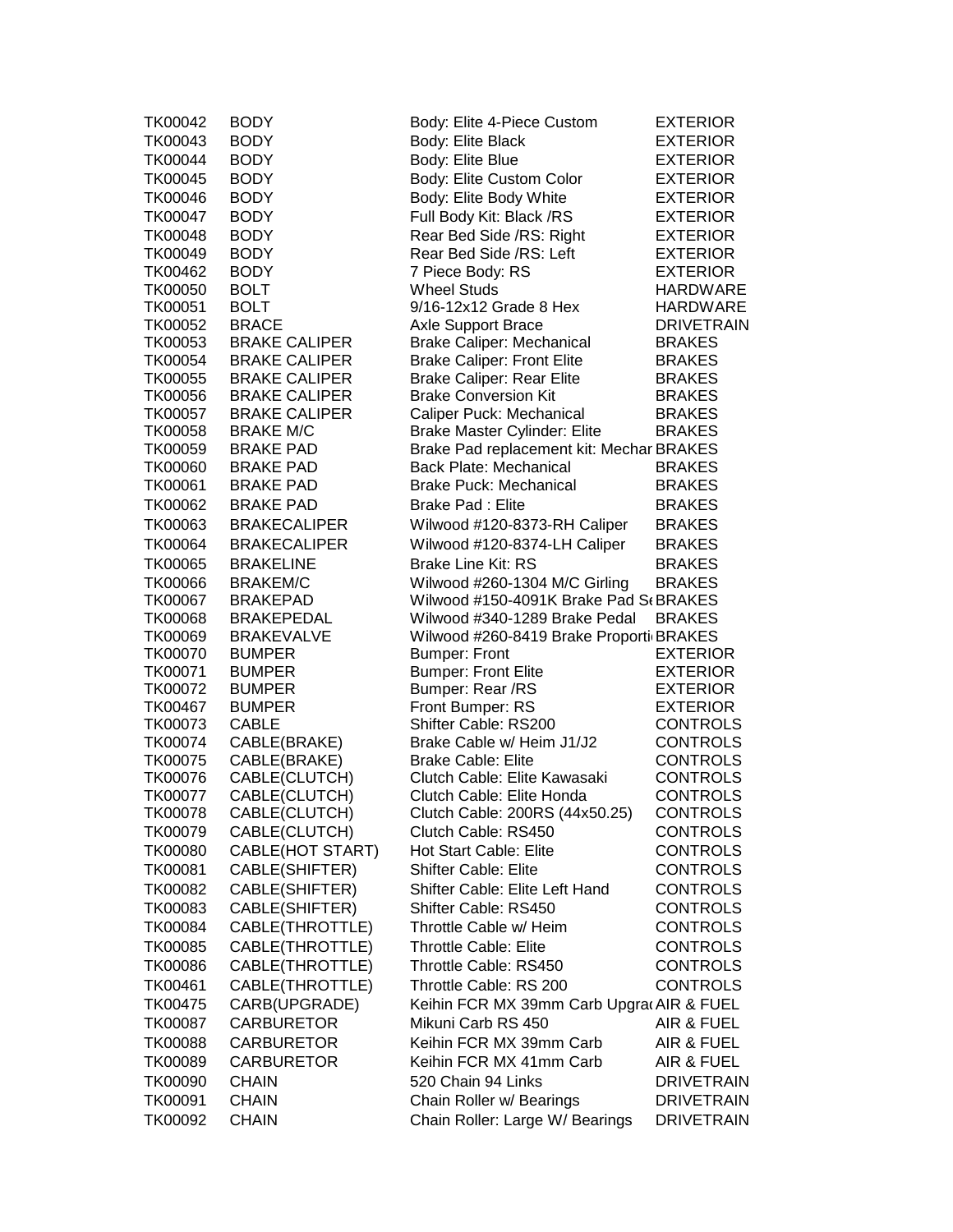| TK00093 | <b>CHAIN</b>             | Chain Roller/ Nylatron                        | <b>DRIVETRAIN</b> |
|---------|--------------------------|-----------------------------------------------|-------------------|
| TK00094 | <b>CHAIN</b>             | Chain Roller: Standard                        | <b>DRIVETRAIN</b> |
| TK00095 | <b>CHAIN</b>             | <b>Chain Guide: Elite</b>                     | <b>DRIVETRAIN</b> |
| TK00096 | <b>CHAIN</b>             | Chain Roller: Large                           | <b>DRIVETRAIN</b> |
| TK00097 | <b>CHAIN</b>             | Chain: 420- 120 Link W/master                 | <b>DRIVETRAIN</b> |
| TK00098 | <b>CHAIN</b>             | Chain Guide Assembly W/ Spacers DRIVETRAIN    |                   |
| TK00099 | <b>CHASSIS</b>           | Chassis: Standard /J1/J2                      | CALL              |
| TK00100 | <b>CHASSIS</b>           | Chassis: TK Chromoly Mig /J1/J2               | <b>CALL</b>       |
| TK00101 | <b>CHASSIS</b>           | Chassis: TK Chromoly Tig /J1/J2               | <b>CALL</b>       |
| TK00102 | <b>CHASSIS</b>           | Chassis- Elite Chromoly Mig                   | <b>CALL</b>       |
| TK00103 | <b>CHASSIS</b>           | Chassis- Elite Chromoly Tig                   | CALL              |
| TK00417 | <b>CHASSIS</b>           | <b>Standard Chassis: RS</b>                   | <b>EXTERIOR</b>   |
| TK00418 | <b>CHASSIS</b>           | <b>Chromoly Chassis: RS</b>                   | <b>EXTERIOR</b>   |
| TK00104 | <b>CLAMP</b>             | Steel Split Shaft Collar: 1"                  | <b>HARDWARE</b>   |
| TK00105 | <b>CLUTCH</b>            | Clutch Assembly: Drive 20 Series              | <b>DRIVETRAIN</b> |
| TK00106 | <b>CLUTCH</b>            | Clutch Assembly: Driven 20 Series DRIVETRAIN  |                   |
| TK00107 | <b>CLUTCH</b>            | <b>Clutch Conversion Kit: 20 Series</b>       | <b>DRIVETRAIN</b> |
| TK00108 | <b>CLUTCH</b>            | <b>Clutch Cover Plate: 20 Series</b>          | <b>DRIVETRAIN</b> |
| TK00109 | <b>CLUTCH</b>            | <b>Clutch: Drive Fixed Plate</b>              | <b>DRIVETRAIN</b> |
| TK00110 | <b>CLUTCH</b>            | Clutch: Drive Gear Shim (2)                   | <b>DRIVETRAIN</b> |
| TK00111 | <b>CLUTCH</b>            | <b>Clutch: Driven Outer Cover</b>             | <b>DRIVETRAIN</b> |
| TK00112 | <b>CLUTCH</b>            | Clutch: Jackshaft Support Brace               | <b>DRIVETRAIN</b> |
| TK00113 | <b>CLUTCH</b>            | Clutch: Mounting Bracket W/ Bearir DRIVETRAIN |                   |
| TK00114 | <b>CLUTCH</b>            | Clutch: Moveable Plate                        | <b>DRIVETRAIN</b> |
| TK00115 | <b>CLUTCH</b>            | <b>Clutch Spring</b>                          | <b>DRIVETRAIN</b> |
| TK00116 | <b>CLUTCH</b>            | <b>Clutch Weights</b>                         | <b>DRIVETRAIN</b> |
| TK00117 | <b>CLUTCH</b>            | Drive Pulley: Complete                        | <b>DRIVETRAIN</b> |
| TK00118 | <b>CLUTCH</b>            | Rekluse Clutch 05-06 KX250F Elite DRIVETRAIN  |                   |
| TK00119 | <b>CLUTCH</b>            | <b>Torque Averter</b>                         | <b>DRIVETRAIN</b> |
| TK00120 | CLUTCH(SPRING)           | Spring: Orange                                | <b>DRIVETRAIN</b> |
| TK00121 | CLUTCH(SPRING)           | Spring: Yellow                                | <b>DRIVETRAIN</b> |
| TK00122 | <b>DASH</b>              | Dash w/o Key /J1/J2                           | <b>INTERIOR</b>   |
| TK00123 | <b>DASH</b>              | Trail Tech Digital Guage: Elite               | <b>INTERIOR</b>   |
| TK00124 | <b>DOOR LATCH</b>        | Door Latch for RS body                        | <b>EXTERIOR</b>   |
| TK00125 | DRIVE BELT               | <b>Belt: Standard</b>                         | <b>DRIVETRAIN</b> |
| TK00126 | <b>DRIVE BELT</b>        | <b>Belt: Kevlar</b>                           | <b>DRIVETRAIN</b> |
| TK00127 | <b>DRIVE BELT</b>        | Belt: 20 Series                               | <b>DRIVETRAIN</b> |
| TK00128 | <b>DZUS BUTTON</b>       | Dzus Button 550                               | HARDWARE          |
| TK00129 | <b>DZUS BUTTON</b>       | Large Head Dzus Button: .650                  | HARDWARE          |
| TK00130 | <b>DZUS PLATE</b>        | Weld on "light" Dzus Plate                    | HARDWARE          |
| TK00131 | <b>DZUS SPRING</b>       | Dzus Spring                                   | HARDWARE          |
| TK00132 | <b>ELECTRICAL SWITCH</b> | Killswitch                                    | <b>ELECTRICAL</b> |
| TK00133 | <b>ELECTRICAL SWITCH</b> | Killswitch W/ Wiring                          | <b>ELECTRICAL</b> |
| TK00134 | <b>ELECTRICAL SWITCH</b> | <b>Starter Button</b>                         | <b>ELECTRICAL</b> |
| TK00135 | ELECTRICAL(DASH)         | TrailTech: Power Wire & Tach Sen: ELECTRICAL  |                   |
| TK00136 | ELECTRICAL(DASH)         | Trail Tech Temp. Extension Lead               | <b>ELECTRICAL</b> |
| TK00443 | ELECTRICAL(ENGINE)       | Starter Cylinoide: RS 450                     | <b>ELECTRICAL</b> |
| TK00444 | ELECTRICAL(ENGINE)       | Rectifier: RS 450                             | <b>ELECTRICAL</b> |
| TK00445 | ELECTRICAL(ENGINE)       | Ingnition CDI: RS 450                         | <b>ELECTRICAL</b> |
| TK00446 | ELECTRICAL(ENGINE)       | Coil Assembly: RS 450                         | <b>ELECTRICAL</b> |
| TK00447 | ELECTRICAL(ENGINE)       | Spark Plug Cap: RS 450                        | <b>ELECTRICAL</b> |
| TK00448 | ELECTRICAL(ENGINE)       | Fuse Box: RS 450                              | <b>ELECTRICAL</b> |
| TK00449 | ELECTRICAL(ENGINE)       | Relay: RS 450                                 | <b>ELECTRICAL</b> |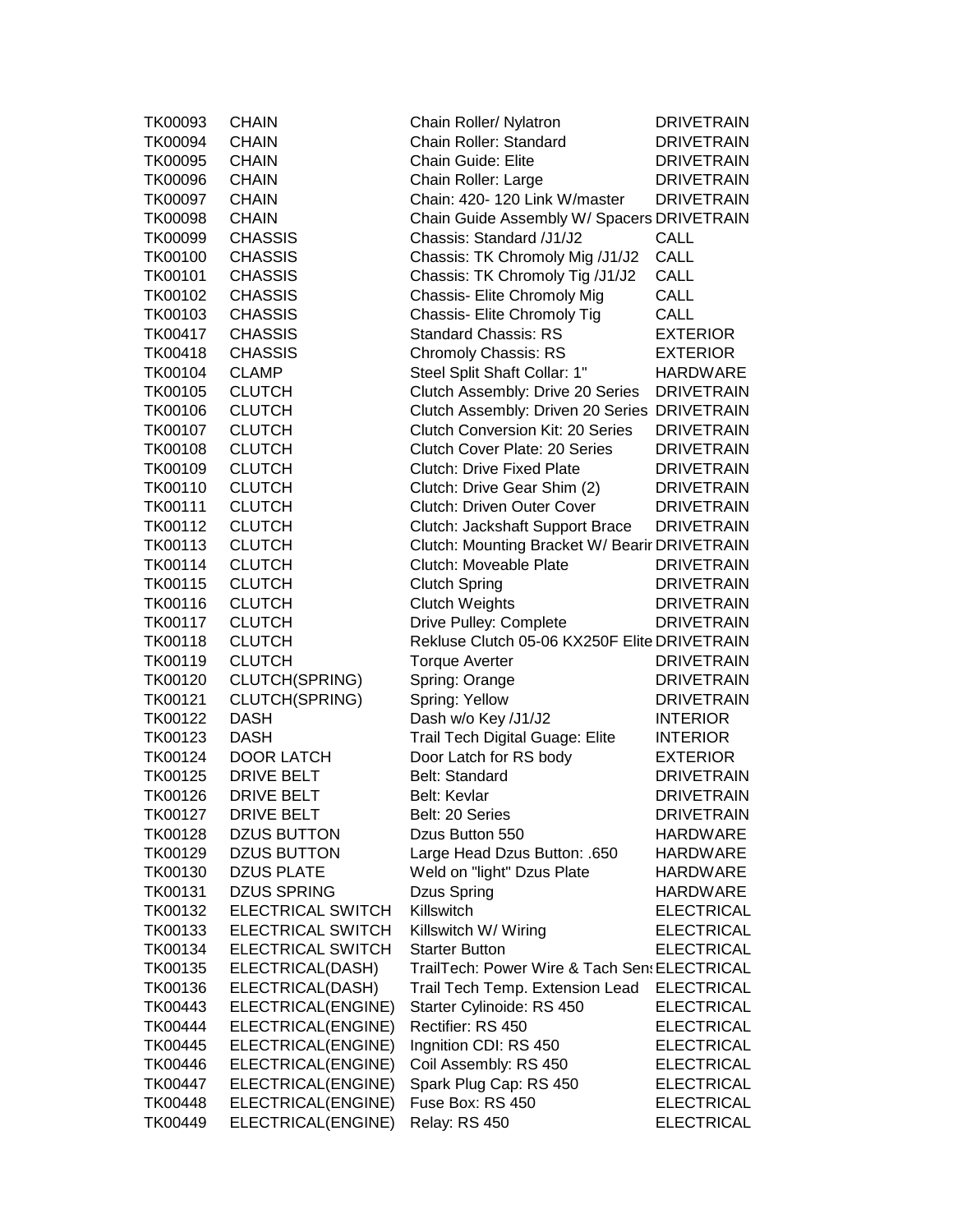TK00450 ELECTRICAL(ENGINE) Power Battery Cable: RS 450 ELECTRICAL TK00451 ELECTRICAL(HARNESS)Wire Harness 05 KX250F Elite ELECTRICAL TK00452 ELECTRICAL(HARNESS)Wire Harness 06 KX250F Elite ELECTRICAL TK00453 ELECTRICAL(HARNESS)Wiring Harness /RS 200 ELECTRICAL TK00454 ELECTRICAL(HARNESS Wiring Harness /RS 450 ELECTRICAL TK00455 ENGINE Engine: Subaru 265cc ENGINE TK00456 ENGINE Engine: Subaru Sealed W/ Carb ENGINE TK00457 ENGINE Engine: Honda 250R ENGINE TK00458 ENGINE Engine: Honda 250X ENGINE TK00459 ENGINE Engine: Honda 250XR ENGINE TK00460 ENGINE RS 450 Engine ENGINE TK00461 ENGINE(HOUSING) Subaru 265CC Blower Housing ENGINE TK00462 ENGINE(THERMOSTAT) Thermostat: RS 450 COOLING TK00463 ENGINE(THERMOSTAT) Radiator Thermo Fan Switch: RS 4: COOLING TK00464 ENGINE(THERMOSTAT) Radiator Water Temp Switch: RS 4 COOLING TK00465 EXHAUST Exhaust Pipe: KXF250 EXHAUST TK00466 EXHAUST Elite KXF250 Header EXHAUST TK00467 EXHAUST Elite KXF250 Muffler EXHAUST TK00468 EXHAUST Exhaust Pipe: Race Series Subaru EXHAUST TK00469 EXHAUST Race Pipe Header: Subaru 265cc EXHAUST TK00470 EXHAUST Race Pipe Muffler: Subaru 265cc EXHAUST TK00471 EXHAUST Exhaust System: RS200 EXHAUST TK00472 EXHAUST Exhaust System: RS450 EXHAUST TK00473 EXHAUST Muffler: RS200 EXHAUST TK00474 EXHAUST Muffler: RS450 EXHAUST TK00475 EXHAUST PLATE Secondary exhaust block plate: RS EXHAUST TK00476 FAN Radiator Fan: 9" COOLING TK00477 FILTER Air Filter: Standard 2-1/4 Bore AIR & FUEL TK00478 FILTER Air Filter: Elite AIR & FUEL TK00479 FILTER Fuel Filter Fuel Filter AIR & FUEL TK00480 FILTER Air Filter 2-1/2 Bore: RS 450 AIR & FUEL TK00481 FILTER Air Filter 2-1/4 Bore: RS 200 AIR & FUEL TK00482 FITTING(BRAKE) Brake Ferrule: Elite BRAKES TK00483 FITTING(BRAKE) Brake Staight Fitting: Elite BRAKES TK00484 FITTING(BRAKE) Brake T Fitting: Elite BRAKES TK00485 FITTING(FUEL) Fuel Cell Vent 1/4" AIR & FUEL TK00486 FITTING(FUEL) Petcock AIR & FUEL TK00487 FUEL PUMP Walbro Diaphram Pump AIR & FUEL TK00488 FUEL TANK Fuel Cell Kit J1/J2 AIR & FUEL TK00489 FUEL TANK Fuel Cell: 4 Gallon AIR & FUEL TK00490 FUEL TANK Fuel Cell Adaptor J1/J2 AIR & FUEL TK00491 GRIP Shifter Grip INTERIOR TK00492 HINGE Door Hinge Kit: RS EXTERIOR TK00493 HOSE Breather/Fuel Hose 7/16 I.D. /Per FAIR & FUEL TK00494 HOSE Fuel hose 3/8 I.D. /Per FT AIR & FUEL TK00495 HOSE Fuel Hose 1/4 I.D. /Per FT AIR & FUEL TK00496 HOSE Radiator hose 7/8 I.D. /Per FT COOLING TK00497 HOSE(ENGINE) Oil Tank Hose: RS 450 OIL TK00498 HUB Front Hub: Elite/ RS Assembly Includes SUSPENSION TK00499 HUB Rear Hub: Complete /J1/J2 DRIVETRAIN TK00500 HUB Rear Hub: Elite Complete Includes: DRIVETRAIN TK00501 HUB Rear Hub Assembly(RS)Includes: EDRIVETRAIN TK00502 HUB Newline Hub: Includes Races/ StudsSUSPENSION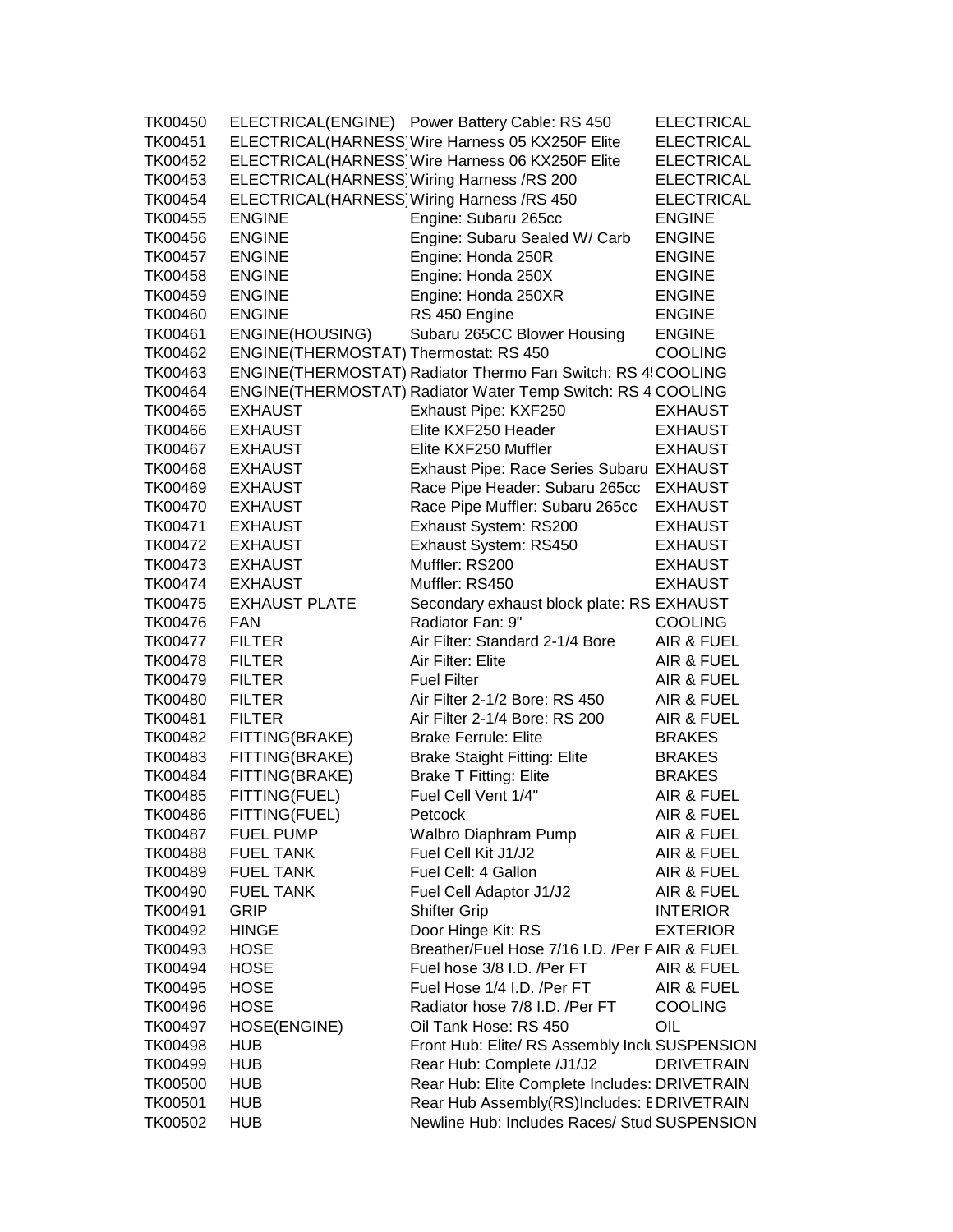| TK00503        | HUB(CAP)                | Dust Cap: Front Hub                           | <b>SUSPENSION</b> |
|----------------|-------------------------|-----------------------------------------------|-------------------|
| TK00504        | HUB(CAP)                | Newline Hub Front Dust Cap                    | <b>SUSPENSION</b> |
| <b>TK00505</b> | HUB(CAP)                | Newline Hub Rear Dust Cap                     | <b>DRIVETRAIN</b> |
| TK00506        | HUB(DRIVE PLATE)        | Newline Hub Rear Drive Plate                  | <b>DRIVETRAIN</b> |
| TK00507        | <b>HUB(SPROCKET)</b>    | Sprocket Hub: 1018 Steel                      | <b>DRIVETRAIN</b> |
| TK00508        | <b>HUB(SPROCKET)</b>    | Sprocket Hub: Aluminum 1"D                    | <b>DRIVETRAIN</b> |
| TK00509        | HUB(SPROCKET)           | Sprocket Hub: Elite                           | <b>DRIVETRAIN</b> |
| TK00510        | HUB(SPROCKET)           | Newline Sprocket Hub                          | <b>DRIVETRAIN</b> |
| TK00511        | <b>HUB(SPROCKET)</b>    | Sprocket Hub: RS /Newline Pro Mo DRIVETRAIN   |                   |
| TK00512        | <b>IGNITION</b>         | Black Box: 05 KX250F Elite                    | <b>ELECTRICAL</b> |
| TK00513        | <b>IGNITION</b>         | Black Box: 06 KX250F Elite                    | <b>ELECTRICAL</b> |
| TK00514        | <b>INTAKE</b>           | Intake Elbow: J1/J2                           | AIR & FUEL        |
| TK00515        | <b>JACKSHAFT</b>        | Jackshaft 5/8                                 | <b>DRIVETRAIN</b> |
| TK00516        | JACKSHAFT               | Jackshaft: 20 Series 5/8                      | <b>DRIVETRAIN</b> |
|                |                         |                                               |                   |
| TK00517        | JACKSHAFT               | Jackshaft Sprocket: One-Piece                 | <b>DRIVETRAIN</b> |
| TK00518        | <b>KEYWAY</b>           | 1/4 Keyway                                    | <b>DRIVETRAIN</b> |
| TK00519        | LATCH                   | Door Pin Knob                                 | <b>EXTERIOR</b>   |
| TK00520        | <b>LEVER</b>            | <b>Clutch Lever With Perch</b>                | <b>CONTROLS</b>   |
| TK00521        | <b>LIGHT</b>            | <b>Temp Light</b>                             | <b>ELECTRICAL</b> |
| TK00522        | MOUNT(BATTERY)          | <b>Battery Strap</b>                          | <b>ELECTRICAL</b> |
| TK00523        | MOUNT(BODY)             | Body Mounts (set) J1/J2/Elite                 | <b>EXTERIOR</b>   |
| TK00524        | MOUNT(BODY)             | Hood Mount J1/J2/Elite                        | <b>EXTERIOR</b>   |
| TK00525        | MOUNT(BODY)             | Left Side Mount J1/J2/Elite                   | <b>EXTERIOR</b>   |
| TK00526        | MOUNT(BODY)             | Right Side Mount J1/J2/Elite                  | <b>EXTERIOR</b>   |
| TK00527        | MOUNT(BODY)             | Left Rear Mount J1/J2/Elite                   | <b>EXTERIOR</b>   |
| TK00528        | MOUNT(BODY)             | Right Rear Mount J1/J2/Elite                  | <b>EXTERIOR</b>   |
| TK00529        | MOUNT(BODY)             | Rear Body Mount: RS                           | <b>EXTERIOR</b>   |
| TK00530        | MOUNT(BODY)             | Left Body Mount/ Nerf Bar: RS                 | <b>EXTERIOR</b>   |
| TK00531        | MOUNT(BODY)             | Right Body Mount/ Nerf Bar: RS                | <b>EXTERIOR</b>   |
| TK00532        | MOUNT(BRAKE)            | <b>Brake Mount</b>                            | <b>BRAKES</b>     |
| TK00533        | MOUNT(BRAKE)            | <b>Brake Mount: Elite</b>                     | <b>BRAKES</b>     |
| TK00534        | MOUNT(CARB)             | Carburetor Mount: RS 200                      | AIR & FUEL        |
| TK00535        | MOUNT(CARB)             | Carburetor Mount: RS 450                      | AIR & FUEL        |
| TK00536        | MOUNT(CARB)             | Carburetor Mount: Keihin FCR Flat AIR & FUEL  |                   |
| TK00537        | MOUNT(ELECTRICAL)       | Solenoid Bracket: RS                          | <b>ELECTRICAL</b> |
| TK00538        | MOUNT(ENGINE)           | Rear Engine Mount: RS 450                     | <b>ENGINE</b>     |
| TK00539        | MOUNT(ENGINE)           | Front Engine Mount: RS 450                    | <b>ENGINE</b>     |
| TK00540        | MOUNT(ENGINE)           | Rear Engine Mount: RS 200                     | <b>ENGINE</b>     |
| TK00541        | MOUNT(ENGINE)           | Front Engine Mount: RS 200                    | <b>ENGINE</b>     |
| TK00542        | MOUNT(EXHAUST)          | Exhaust Mount /Accessory Mount: I EXHAUST     |                   |
| TK00543        | <b>MOUNT(FUEL TANK)</b> | 4 Gallon Fuel Tank Strap                      | AIR & FUEL        |
| TK00544        | <b>MOUNT(OIL TANK)</b>  | Oil Tank Mount /Accessory Mount: OIL          |                   |
| TK00545        | <b>MOUNT(OIL TANK)</b>  | Oil Tank Mount /Accessory Mount: OIL          |                   |
| TK00546        | MOUNT(QUICK STEER)      | <b>Quick Steer Mount</b>                      | <b>STEERING</b>   |
| TK00547        | MOUNT(RADIATOR)         | Radiator Mount /Accsessory Mount COOLING      |                   |
| TK00548        | MOUNT(RADIATOR)         | Radiator Mount /Accessory Mount: COOLING      |                   |
| TK00549        | <b>MOUNT(REAR END)</b>  | Rear End Center Mount Plate: Elite DRIVETRAIN |                   |
| TK00550        | MOUNT(SEAT)             | Seat: Beard TK1 Mount                         | <b>INTERIOR</b>   |
| TK00551        | MOUNT(SEAT)             | Seat Mount: Rhinduro                          | <b>INTERIOR</b>   |
| TK00552        | MOUNT(SEAT)             | Seat Mount: Newline Elite                     | <b>INTERIOR</b>   |
| TK00553        | MOUNT(SEAT)             | Seat Riser: 3"                                | <b>INTERIOR</b>   |
| TK00554        | MOUNT(SEAT)             | Seat Riser: 6" W/ Pedal Extensions INTERIOR   |                   |
| TK00555        | MOUNT(SEAT)             | <b>Standard Seat Mount: RS</b>                | <b>INTERIOR</b>   |
|                |                         |                                               |                   |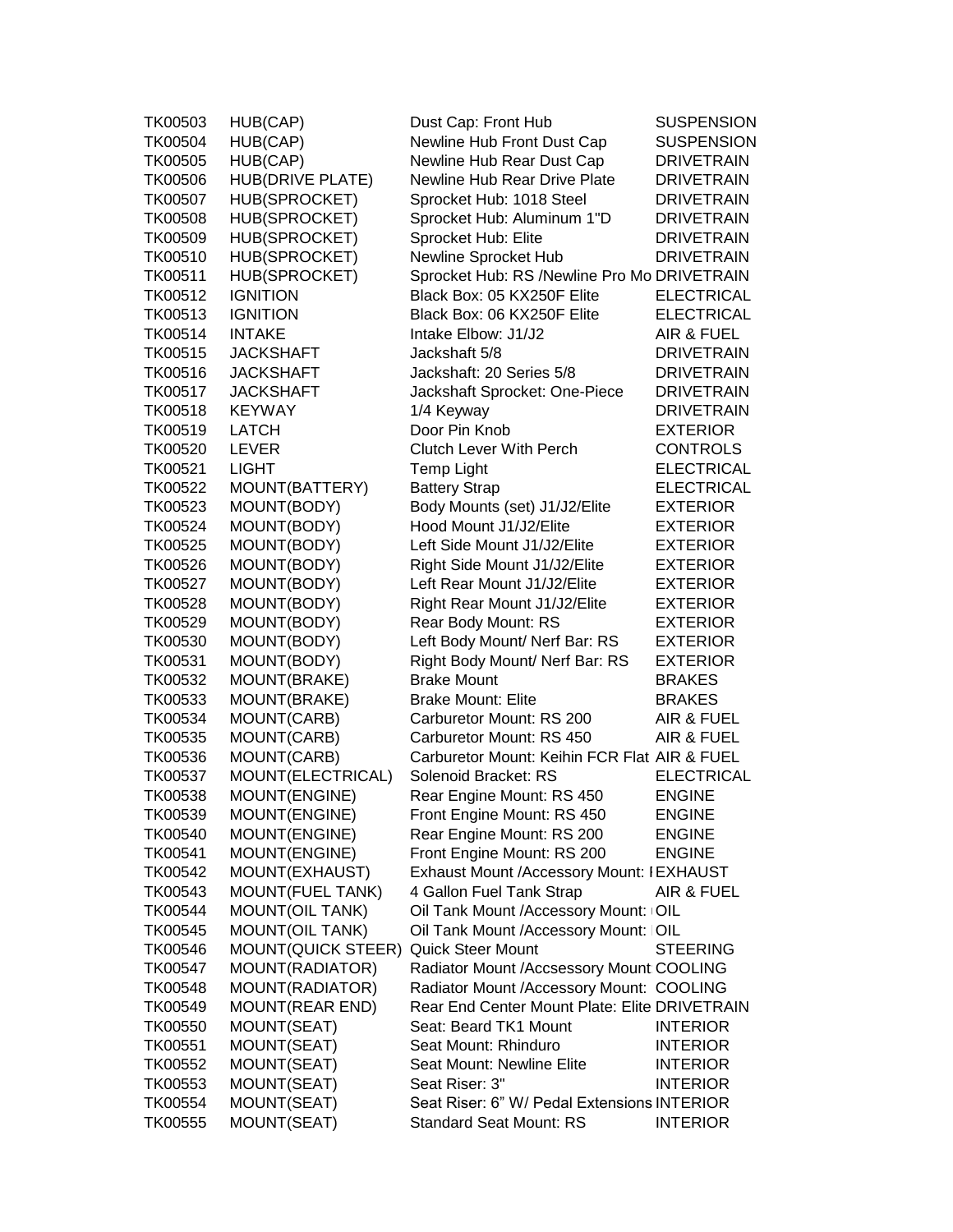| TK00556 | MOUNT(SEAT)       | 4" Riser Seat Mount: RS                      | <b>INTERIOR</b>   |
|---------|-------------------|----------------------------------------------|-------------------|
| TK00557 | MOUNT(SHOCK)      | <b>Lower Shock Mount</b>                     | <b>SUSPENSION</b> |
| TK00558 | MOUNT(SHOCK)      | Lower Shock Mount: Elite                     | <b>SUSPENSION</b> |
| TK00559 | MOUNT(STEERING)   | <b>Steering Quick Release</b>                | <b>STEERING</b>   |
| TK00560 | MOUNT(STEERING)   | <b>Steering Rack Mount</b>                   | <b>STEERING</b>   |
| TK00561 | MOUNT(TIRE)       | Spare Tire Mount                             | <b>EXTERIOR</b>   |
| TK00562 | MOUNT(TIRE)       | Spare Tire Circle Mount                      | <b>EXTERIOR</b>   |
| TK00563 | <b>NET</b>        | <b>Window Net</b>                            | <b>INTERIOR</b>   |
| TK00564 | <b>NET</b>        | Window Net: Left Side Triangle Net INTERIOR  |                   |
| TK00565 | NET               | Window Net: Right Side Triangle N INTERIOR   |                   |
| TK00566 | <b>NET</b>        | Window Net: Wind Wing Net                    | <b>INTERIOR</b>   |
| TK00567 | <b>NUT</b>        | 3/8 Heim Connector                           | <b>STEERING</b>   |
| TK00568 | <b>NUT</b>        | Front Hub Locking Nuts                       | <b>HARDWARE</b>   |
| TK00569 | <b>NUT</b>        | Lugnut: 1/2-20                               | <b>HARDWARE</b>   |
| TK00570 | <b>NUT</b>        | Rear Spindle Nut: RS /Newline Pro HARDWARE   |                   |
| TK00571 | <b>OIL TANK</b>   | Oil Tank: RS 450                             | OIL               |
| TK00572 | <b>PANEL</b>      | Aluminum Panel ASS'Y J1/J2                   | <b>EXTERIOR</b>   |
| TK00573 | <b>PANEL</b>      | Left Side Panel J1/J2                        | <b>EXTERIOR</b>   |
|         |                   |                                              | <b>EXTERIOR</b>   |
| TK00574 | <b>PANEL</b>      | Right Side Panel J1/J2                       |                   |
| TK00575 | <b>PANEL</b>      | Back Panel J1/J2                             | <b>EXTERIOR</b>   |
| TK00576 | <b>PANEL</b>      | Top Panel J1/J2/Elite                        | <b>EXTERIOR</b>   |
| TK00577 | <b>PANEL</b>      | Aluminum Panels: Elite ASS'Y                 | <b>EXTERIOR</b>   |
| TK00578 | <b>PANEL</b>      | Left Side Panel / Elite                      | <b>EXTERIOR</b>   |
| TK00579 | <b>PANEL</b>      | Right Side Panel / Elite                     | <b>EXTERIOR</b>   |
| TK00580 | <b>PANEL</b>      | <b>Back Panel / Elite</b>                    | <b>EXTERIOR</b>   |
| TK00581 | <b>PANEL</b>      | Floor Pan: J1/J2/Elite                       | <b>EXTERIOR</b>   |
| TK00630 | <b>ROTOR</b>      | <b>Brake Rotor Conversion</b>                | <b>BRAKES</b>     |
| TK00631 | <b>ROTOR</b>      | Brake Rotor: RS/Newline Pro Mod BRAKES       |                   |
| TK00632 | SEAL(HUB)         | Rear Hub Seal /Newline Pro Mod               | <b>DRIVETRAIN</b> |
| TK00633 | SEAL(HUB)         | Rear Hub Seal /RS                            | <b>DRIVETRAIN</b> |
| TK00634 | SEAL(QUICK STEER) | <b>Quick Steer Seal</b>                      | <b>STEERING</b>   |
| TK00635 | <b>SEAT</b>       | Seat: Beard TK1                              | <b>INTERIOR</b>   |
| TK00636 | SEAT              | Seat Cover                                   | <b>INTERIOR</b>   |
| TK00637 | <b>SEAT</b>       | Seat: Rhinduro                               | <b>INTERIOR</b>   |
| TK00638 | <b>SEAT</b>       | Seat: Newline Elite                          | <b>INTERIOR</b>   |
| TK00639 | <b>SEAT</b>       | Seat: Standard TrophyKart Seat               | <b>INTERIOR</b>   |
| TK00640 | <b>SHIFTER</b>    | Shifter handle: RS                           | <b>CONTROLS</b>   |
| TK00641 | <b>SHIFTER</b>    | Shifter Lever: RS 450                        | <b>CONTROLS</b>   |
| TK00642 | <b>SHIFTER</b>    | Shifter Lever: RS 200                        | <b>CONTROLS</b>   |
| TK00643 | <b>SHIFTER</b>    | Shifter Bracket: RS 450                      | <b>CONTROLS</b>   |
| TK00644 | <b>SHOCK</b>      | <b>Shock: King Front Emulsion</b>            | <b>SUSPENSION</b> |
| TK00645 | <b>SHOCK</b>      | <b>Shock: King Rear Emulsion</b>             | <b>SUSPENSION</b> |
| TK00646 | <b>SHOCK</b>      | <b>Shock: King Front Resevoir</b>            | <b>SUSPENSION</b> |
| TK00647 | <b>SHOCK</b>      | Shock: King Rear Piggyback                   | <b>SUSPENSION</b> |
| TK00648 | <b>SHOCK</b>      | Shock: Fabtech Front                         | <b>SUSPENSION</b> |
| TK00649 | <b>SHOCK</b>      | Shock: Fabtech Rear                          | <b>SUSPENSION</b> |
| TK00650 | <b>SHOCK</b>      | Walker Evans Front Emulsion: RS SUSPENSION   |                   |
| TK00651 | <b>SHOCK</b>      | Walker Evans Rear Emulsion: RS SUSPENSION    |                   |
| TK00652 | <b>SHOCK</b>      | Walker Evans Rear Piggy Back: RS SUSPENSION  |                   |
| TK00653 | <b>SHOCK</b>      | Walker Evans Resevoir Front Shoc SUSPENSION  |                   |
| TK00654 | SHOCK (UPGRADE)   | Walker Evans Resevoir Shock Upg SUSPENSION   |                   |
| TK00655 | SHOCK SEAL        | Walker Evans Shock Seal Kit: 5/8" SUSPENSION |                   |
| TK00656 | <b>SNAP RING</b>  | Snap Ring: 1/2"                              | <b>HARDWARE</b>   |
|         |                   |                                              |                   |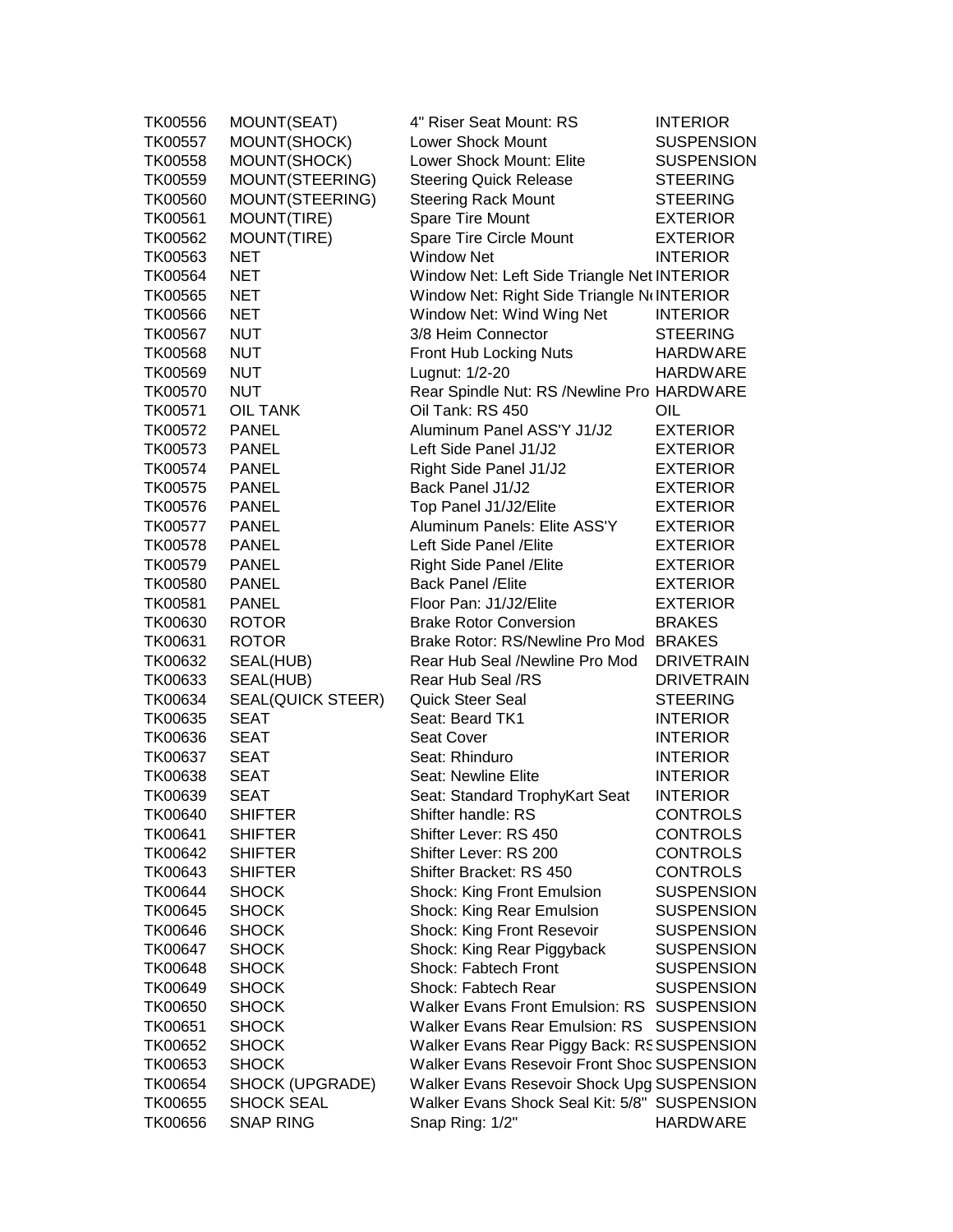| TK00657            | <b>SNAP RING</b>   | Snap Ring: 3/4"                                | <b>HARDWARE</b>   |
|--------------------|--------------------|------------------------------------------------|-------------------|
| TK00658            | <b>SNAP RING</b>   | Snap Ring: 1-1/4"                              | <b>HARDWARE</b>   |
| TK00659            | <b>SPACER</b>      | Spacer: Air filter                             | AIR & FUEL        |
| <b>TK00660</b>     | <b>SPACER</b>      | Spacer: Elite/RS Rear End                      | <b>DRIVETRAIN</b> |
| TK00661            | <b>SPACER</b>      | Spacer: Elite/RS Rear End Taperec DRIVETRAIN   |                   |
| TK00662            | <b>SPACER</b>      | Spacer: Spindle to Hub                         | <b>SUSPENSION</b> |
| TK00663            | <b>SPACER</b>      | Spacer: TAV 1"ID                               | <b>DRIVETRAIN</b> |
| TK00664            | <b>SPACER</b>      | <b>Upper Link Spacer</b>                       | <b>SUSPENSION</b> |
| TK00665            | <b>SPACER</b>      | 1/2" I.D. Trailing Arm Spacer                  | <b>SUSPENSION</b> |
| TK00666            | <b>SPACER</b>      | Chain Tensioner spacer: .750 O.D. DRIVETRAIN   |                   |
| TK00667            | <b>SPACER</b>      | RS 450 Engine Mount Spacer: .750 ENGINE        |                   |
| TK00668            | <b>SPACER</b>      | RS 450 Engine Mount Spacer: .750 ENGINE        |                   |
| TK00669            | <b>SPACER</b>      | Shift Cable Mount Spacer: QTY 6 CONTROLS       |                   |
| TK00670            | SPACER (BUSHING)   | A-Arm Bronze Sleeve: 3/8" I.D. x 1/ SUSPENSION |                   |
|                    |                    |                                                |                   |
| TK00671            | SPACER (ROD END)   | 1/2 To 3/8X3/8 Long Misalignment SUSPENSION    |                   |
| TK00672            | SPACER (ROD END)   | 3/4 To 9/16x9/16 Long Misalignmer SUSPENSION   |                   |
| TK00673            | SPACER(BRAKE)      | <b>Brake Caliper Spacer</b>                    | <b>BRAKES</b>     |
| TK00674            | SPACER(BUSHING)    | Brass Bushing: 5/8" I.D. x 3/4" O.D. CONTROLS  |                   |
| TK00675            | SPACER(BUSHING)    | Sway Bar nylon Bushing                         | <b>SUSPENSION</b> |
| TK00676            | SPACER(BUSHING)    | Door Spring Stop /RS                           | <b>EXTERIOR</b>   |
| TK00677            | SPACER(BUSHING)    | Chain Roller Inner Crush Sleeve                | <b>DRIVETRAIN</b> |
| TK00582            | <b>PANEL</b>       | Floor Pan: 6" Riser J1/J2                      | <b>EXTERIOR</b>   |
| TK00583            | <b>PANEL</b>       | Front Skid Plate J1/J2/Elite                   | <b>EXTERIOR</b>   |
| TK00584            | <b>PANEL</b>       | Skid Plate: Elite                              | <b>EXTERIOR</b>   |
| TK00585            | <b>PANEL</b>       | Left Side Outer Panel: RS                      | <b>EXTERIOR</b>   |
| TK00586            | <b>PANEL</b>       | Right Side Outer Panel: RS                     | <b>EXTERIOR</b>   |
| TK00587            | <b>PANEL</b>       | Hood panel: RS                                 | <b>EXTERIOR</b>   |
| TK00588            | <b>PANEL</b>       | Fire wall: RS                                  | <b>INTERIOR</b>   |
| TK00589            | <b>PANEL</b>       | Roof Panel: RS                                 | <b>EXTERIOR</b>   |
| TK00590            | <b>PANEL</b>       | Inner Floor Pan: RS                            | <b>INTERIOR</b>   |
| TK00591            | <b>PANEL</b>       | Outer Floor Pan: RS                            | <b>EXTERIOR</b>   |
| TK00592            | <b>PANEL</b>       | Engine Skid plate: RS                          | <b>EXTERIOR</b>   |
| TK00593            | <b>PANEL</b>       | Front Skid Plate: RS                           | <b>EXTERIOR</b>   |
| TK00594            | <b>PANEL</b>       | Nose Panel: RS                                 | <b>EXTERIOR</b>   |
| TK00595            | PANEL(HARDWARE)    | Large Clamps 1"                                | <b>HARDWARE</b>   |
| TK00596            | PANEL(HARDWARE)    | Small Clamps 3/4"                              | <b>HARDWARE</b>   |
| TK00597            | PANEL(HARDWARE)    | Countersink 10/32 Panel Washers HARDWARE       |                   |
| TK00598            | PEDAL              | Brake Pedal: J1/J2                             | <b>CONTROLS</b>   |
| TK00599            | <b>PEDAL</b>       | Throttle Pedal: J1/J2/Elite                    | <b>CONTROLS</b>   |
| <b>TK00600</b>     | <b>PEDAL</b>       | Throttle Pedal Assembly: RS                    | <b>CONTROLS</b>   |
| TK00601            | <b>QUICK STEER</b> | Quick Steer Kit: 5" Spline                     | <b>STEERING</b>   |
| TK00602            | <b>QUICK STEER</b> | Quick Steer Kit: 9" Spline                     | <b>STEERING</b>   |
| TK00603            | <b>QUICK STEER</b> | Quick Steer Box 2:1 Ratio                      | <b>STEERING</b>   |
| TK00604            | <b>QUICK STEER</b> | Quick Steer Gear 24T                           | <b>STEERING</b>   |
| TK00605            | <b>QUICK STEER</b> | Quick Steer Gear 48T                           | <b>STEERING</b>   |
| <b>TK00606</b>     | <b>QUICK STEER</b> | Quick Steer Steering Tab Spline                | <b>STEERING</b>   |
| TK00607            | <b>QUICK STEER</b> | Quick Steer 5" Spline                          | <b>STEERING</b>   |
| TK00608            | <b>QUICK STEER</b> | Quick Steer 9" Spline                          | <b>STEERING</b>   |
| TK00609            | <b>RADIATOR</b>    | Radiator: Elite                                | <b>COOLING</b>    |
|                    |                    | Radiator: RS 450                               |                   |
| TK00610<br>TK00611 | <b>RADIATOR</b>    |                                                | <b>COOLING</b>    |
|                    | REAR AXLE          | Rear End: Elite Complete                       | <b>DRIVETRAIN</b> |
| TK00612            | <b>REAR AXLE</b>   | Complete Rear End /RS: No Brake DRIVETRAIN     |                   |
| TK00613            | <b>REAR AXLE</b>   | Complete Rear End /Newline Pro IV DRIVETRAIN   |                   |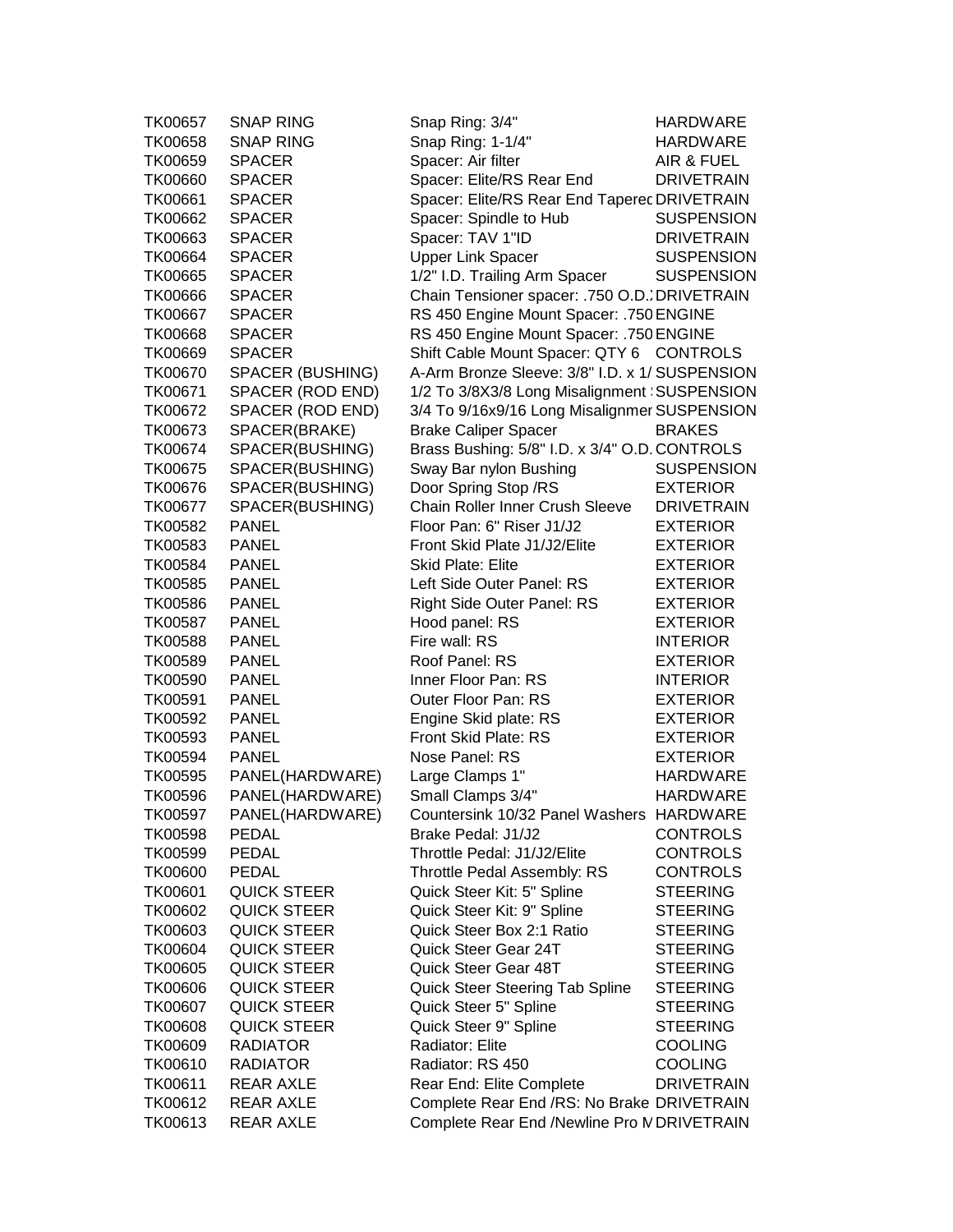| TK00614        | <b>REAR HOUSING</b> | Rear Axle Housing: Elite                        | <b>DRIVETRAIN</b>   |
|----------------|---------------------|-------------------------------------------------|---------------------|
| TK00615        | <b>REAR HOUSING</b> | Rear Housing: RS                                | <b>DRIVETRAIN</b>   |
| TK00616        | <b>REAR HOUSING</b> | Rear Housing: Newline Pro Mod                   | <b>DRIVETRAIN</b>   |
| TK00617        | <b>REAR HOUSING</b> | Rear Housing / Short Side: RS                   | <b>DRIVETRAIN</b>   |
| TK00618        | <b>REAR HOUSING</b> | Rear Housing /Long Side: RS                     | <b>DRIVETRAIN</b>   |
| TK00619        | <b>REAR HOUSING</b> | Rear Housing /Long Side: Newline   DRIVETRAIN   |                     |
| TK00620        | <b>REAR HOUSING</b> | Rear Housing / Short Side: Newline DRIVETRAIN   |                     |
| TK00621        | <b>ROD END</b>      | 3 Piece Teflon Lined 1/2x1/2 Alloy I SUSPENSION |                     |
| TK00622        | <b>ROD END</b>      | 3 Piece Teflon Lined 3/8x3/8 Alloy I SUSPENSION |                     |
| TK00623        | <b>ROD END</b>      | 3 Piece Teflon Lined 3/8x3/8 Rod E SUSPENSION   |                     |
| TK00624        | <b>ROD END</b>      | 2 Piece 5/16x5/16 Rod End: Femal CONTROLS       |                     |
| TK00625        | <b>ROD END</b>      | 2 Piece 10/32x10/32 Rod End: Fen CONTROLS       |                     |
| TK00626        | <b>ROD END</b>      | 2 Piece Alloy 1/2x1/2 Rod End                   | <b>SUSPENSION</b>   |
| TK00627        | <b>ROD END</b>      | 2 Piece Alloy 3/8X3/8 Rod End                   | <b>SUSPENSION</b>   |
| TK00628        | <b>ROTOR</b>        | Brake Rotor: J1/J2                              | <b>BRAKES</b>       |
| TK00629        | <b>ROTOR</b>        | <b>Brake Rotor: Elite/RS</b>                    | <b>BRAKES</b>       |
| <b>TK00678</b> | SPACER(BUSHING)     | Trailing Arm Rubber Spacer: Elite/ ISUSPENSION  |                     |
| TK00679        | SPACER(CLUTCH)      | 5/16" Torque Averter Spacer                     | <b>DRIVETRAIN</b>   |
| <b>TK00680</b> | SPACER(GROMMET)     | Radiator Mount Grommet: QTY 4                   | <b>COOLING</b>      |
| TK00681        | SPACER(SHOCK)       | Shock Spacer: Large                             | <b>SUSPENSION</b>   |
| TK00682        | SPACER(SHOCK)       | Shock Spacer: Small                             | <b>SUSPENSION</b>   |
| TK00683        | <b>SPACERS</b>      | Coil spacer /RS                                 | <b>ELECTRICAL</b>   |
| TK00684        | <b>SPARK PLUG</b>   | Spark Plug: RS 450                              | <b>ENGINE</b>       |
| TK00685        | <b>SPARK PLUG</b>   | Spark Plug: RS 200                              | <b>ENGINE</b>       |
| <b>TK00686</b> | <b>SPINDLE</b>      | Spindle: Right                                  | <b>DISCONTINUED</b> |
| <b>TK00687</b> | <b>SPINDLE</b>      | Spindle: Right Elite/RS                         | <b>SUSPENSION</b>   |
| <b>TK00688</b> | <b>SPINDLE</b>      | Spindle: Left                                   | <b>DISCONTINUED</b> |
| TK00689        | <b>SPINDLE</b>      | Spindle: Left Elite/RS                          | <b>SUSPENSION</b>   |
| TK00690        | <b>SPINDLE</b>      | Spindle Set                                     | <b>DISCONTINUED</b> |
| TK00691        | <b>SPINDLE</b>      | Spindle Set: Elite/RS                           | <b>SUSPENSION</b>   |
| TK00692        | <b>SPRING</b>       | Spring: 1000.250.0200                           | <b>SUSPENSION</b>   |
| TK00693        | <b>SPRING</b>       | Spring: 1000.250.0225                           | <b>SUSPENSION</b>   |
| TK00694        | <b>SPRING</b>       | Eibach Spring: Helper                           | <b>SUSPENSION</b>   |
| TK00695        | <b>SPRING</b>       | 2.0 Spring Slider                               | <b>SUSPENSION</b>   |
| <b>TK00696</b> | <b>SPRING</b>       | Spring: 1000.250.0250                           | <b>SUSPENSION</b>   |
| TK00697        | <b>SPROCKET</b>     | 11T Counter Shaft Sprocket Kawas DRIVETRAIN     |                     |
| <b>TK00698</b> | <b>SPROCKET</b>     | 11T Counter Shaft Sprocket Kawas DRIVETRAIN     |                     |
| TK00699        | <b>SPROCKET</b>     | Sprocket 34R: Elite                             | <b>DRIVETRAIN</b>   |
| <b>TK00700</b> | <b>SPROCKET</b>     | Sprocket: 35T 420 Chain                         | <b>DRIVETRAIN</b>   |
| TK00701        | <b>SPROCKET</b>     | Sprocket: 38T 420 Chain                         | <b>DRIVETRAIN</b>   |
| TK00702        | SPROCKET            | Sprocket: 41T 420 Chain                         | <b>DRIVETRAIN</b>   |
| TK00703        | <b>SPROCKET</b>     | Sprocket: 43T 420 Chain                         | <b>DRIVETRAIN</b>   |
| TK00704        | <b>SPROCKET</b>     | Sprocket: 45T 420 Chain                         | <b>DRIVETRAIN</b>   |
| TK00705        | <b>SPROCKET</b>     | Sprocket: 45T 420 Chain (Split)                 | <b>DRIVETRAIN</b>   |
| <b>TK00706</b> | <b>SPROCKET</b>     | Sprocket: 47T 420 Chain                         | <b>DRIVETRAIN</b>   |
| <b>TK00707</b> | <b>SPROCKET</b>     | Sprocket: 49T 420 Chain                         | <b>DRIVETRAIN</b>   |
| <b>TK00708</b> | <b>SPROCKET</b>     | Sprocket: 49T 420 Chain (Split)                 | <b>DRIVETRAIN</b>   |
| TK00709        | <b>SPROCKET</b>     | Sprocket: 52T 420 Chain                         | <b>DRIVETRAIN</b>   |
| TK00710        | <b>SPROCKET</b>     | Sprocket: 54T 420 Chain                         | <b>DRIVETRAIN</b>   |
| TK00711        | <b>SPROCKET</b>     | Sprocket: 34T #520 /Newline Pro M DRIVETRAIN    |                     |
| TK00712        | <b>SPROCKET</b>     | Sprocket: 40T #520 /Newline Pro M DRIVETRAIN    |                     |
| TK00713        | <b>SPROCKET</b>     | Sprocket: 41T #520 /Newline Pro M DRIVETRAIN    |                     |
| TK00714        | <b>SPROCKET</b>     | Sprocket: 42T #520 /Newline Pro M DRIVETRAIN    |                     |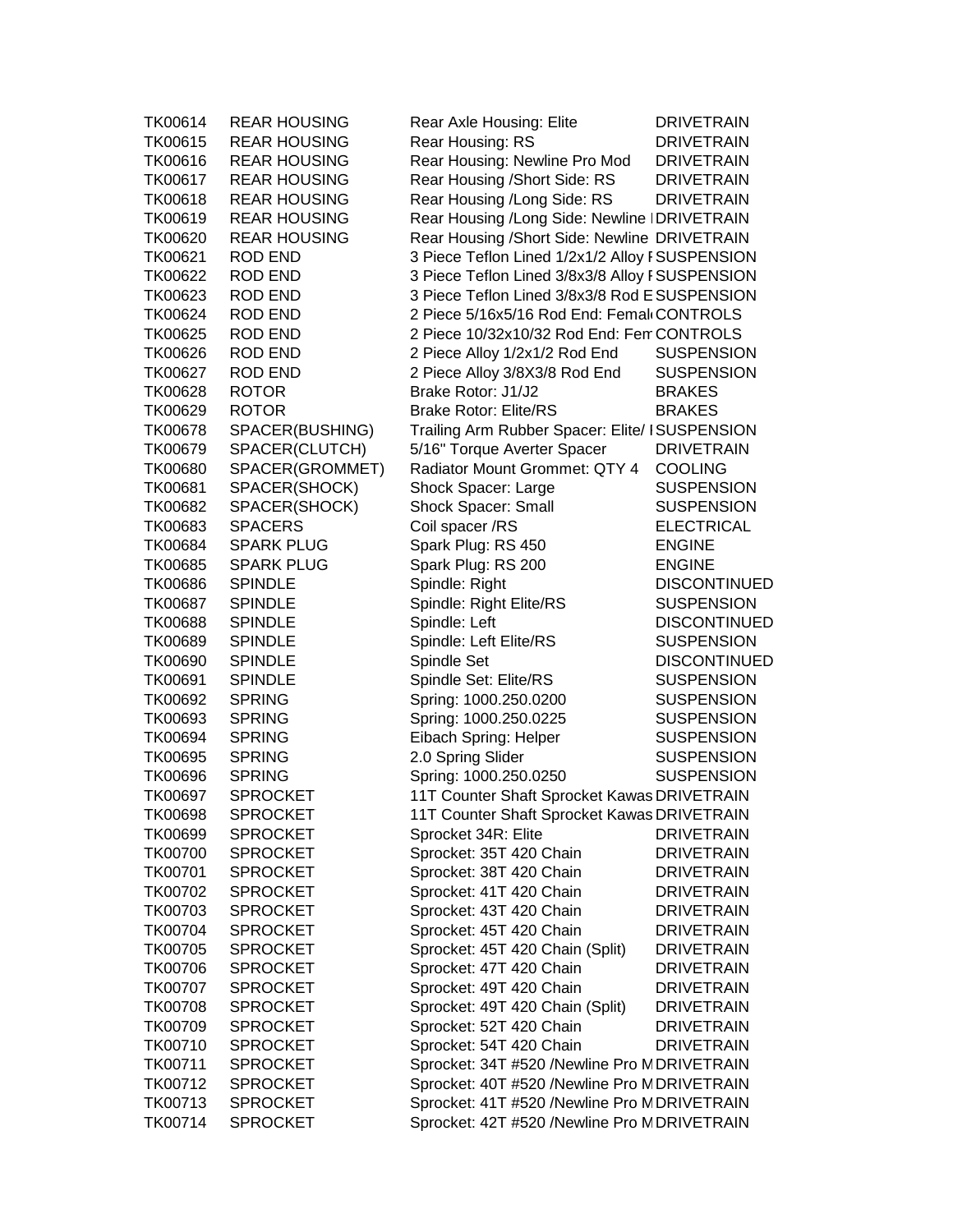| TK00715 | <b>SPROCKET</b>        | Sprocket: 43T #520 /Newline Pro M DRIVETRAIN   |                         |
|---------|------------------------|------------------------------------------------|-------------------------|
| TK00716 | <b>SPROCKET</b>        | 13T Countershaft Sprocket:RS 450 DRIVETRAIN    |                         |
| TK00717 | <b>SPROCKET</b>        | 12T Countershaft Sprocket: RS 20(DRIVETRAIN    |                         |
| TK00718 | <b>SPROCKET</b>        | Sprocket: Clutch 10T                           | <b>DRIVETRAIN</b>       |
| TK00719 | <b>SPROCKET K12T</b>   | 05 12T Counter Shaft Sprocket: Elit DRIVETRAIN |                         |
| TK00720 | <b>SPROCKET K12T</b>   | 06 12T Counter Shaft Sprocket: Elit DRIVETRAIN |                         |
| TK00721 | <b>STARTER</b>         | Recoil Starter: Subaru 265cc                   | <b>ENGINE</b>           |
| TK00722 | <b>STEERING</b>        | <b>Steering Rack Bar</b>                       | <b>STEERING</b>         |
| TK00723 | STEERING CLEVIS        | Steering Rack Clevis "long" Right STEERING     |                         |
| TK00724 | <b>STEERING CLEVIS</b> | Steering Rack Clevis "long" Left               | <b>STEERING</b>         |
| TK00725 | <b>STEERING COLUMN</b> | Steering Shaft Assembly W/U-Joint STEERING     |                         |
| TK00726 | <b>STEERING RACK</b>   | Steering Rack Kit w/ U-Joint and SI STEERING   |                         |
| TK00727 | <b>STEERING RACK</b>   | <b>Steering Rack</b>                           | <b>STEERING</b>         |
| TK00728 | <b>STEERING WHEEL</b>  | 13" Steering Wheel                             | <b>STEERING</b>         |
| TK00729 |                        |                                                | <b>STEERING</b>         |
|         | STEERING(BAR)          | Steering Swinger Bar: J1/J2                    |                         |
| TK00730 | STEERING(CAP)          | Steering Wheel Center Cap                      | <b>STEERING</b>         |
| TK00731 | STEERING(MOUNT)        | <b>Steering Wheel Adaptor</b>                  | <b>STEERING</b>         |
| TK00732 | STEERING(ROD)          | Steering Spline Rod w/ Hex Nut                 | <b>STEERING</b>         |
| TK00733 | STEERING(SWINGER)      | <b>Steering Swinger: Aluminum</b>              | <b>STEERING</b>         |
| TK00734 | <b>STICKER</b>         | Sticker Kit                                    | <b>EXTERIOR</b>         |
| TK00735 | <b>STICKERS</b>        | Body Wrap                                      | <b>EXTERIOR</b>         |
| TK00736 | <b>STICKERS</b>        | Body Wrap: RS                                  | <b>EXTERIOR</b>         |
| TK00737 | <b>STICKERS</b>        | <b>Chevy Grill</b>                             | <b>EXTERIOR</b>         |
| TK00738 | <b>STICKERS</b>        | <b>Ford Grill</b>                              | <b>EXTERIOR</b>         |
| TK00739 | SWAY BAR               | Sway Bar: J1/J2                                | <b>SUSPENSION</b>       |
| TK00740 | SWAY BAR               | Sway Bar: 20 Series                            | <b>SUSPENSION</b>       |
| TK00741 | SWAY BAR               | Sway Bar: Elite                                | <b>SUSPENSION</b>       |
| TK00742 | SWAY BAR               | Sway Bar Arm: RS/Mod                           | <b>SUSPENSION</b>       |
| TK00743 | SWAY BAR(LINK)         | Sway Bar Arm Elite: 3/8" Thick                 | <b>SUSPENSION</b>       |
| TK00744 | <b>SWAYBAR</b>         | Rear Sway Bar #775: RS/ Newline   SUSPENSION   |                         |
| TK00745 | <b>SWAYBAR</b>         | Rear Sway Bar #850: RS/ Newline   SUSPENSION   |                         |
| TK00746 | <b>TAB</b>             | Weld Tab: Roof Tab w/ 1/4" Hole                | <b>HARDWARE</b>         |
| TK00747 | <b>TAB</b>             | Weld Tab: Seat Tab w/ 3/8" Hole                | <b>HARDWARE</b>         |
| TK00748 | <b>TAB</b>             | Weld Tab: Seat Tab w/ 7/16" Hole HARDWARE      |                         |
| TK00749 | TIE ROD                | Sway Bar Link: Elite                           | <b>SUSPENSION</b>       |
| TK00750 | TIE ROD                | Tie Rod: J1/J2/Elite/RS                        | <b>SUSPENSION</b>       |
| TK00751 | TIE ROD                | <b>Upper Link: Elite</b>                       | <b>SUSPENSION</b>       |
| TK00752 | TIE ROD                | Newline Pro Mod Lower Link                     | <b>SUSPENSION</b>       |
| TK00753 | TIE ROD                | Newline Pro Mod Upper Link                     | <b>SUSPENSION</b>       |
| TK00754 | TIE ROD                | RS 200/450 Upper Link                          | <b>SUSPENSION</b>       |
| TK00755 | TIE ROD                | Sway Bar Link /RS                              | <b>SUSPENSION</b>       |
| TK00756 | <b>TIRE</b>            | Tire: Carlisle Turf Saver 20x8-8               | WHEEL & TIRE            |
| TK00757 | <b>TIRE</b>            | Tire: Carlisle Badlands 20x10-10               | WHEEL & TIRE            |
| TK00758 | <b>TIRE</b>            | Tire: Power Gear 22x10-10                      | <b>WHEEL &amp; TIRE</b> |
| TK00759 | <b>TIRE</b>            | Tire: Power Gear 22x11-10                      | WHEEL & TIRE            |
| TK00760 | <b>TIRE</b>            | Tire: Racer 22x11-10                           | <b>WHEEL &amp; TIRE</b> |
| TK00761 | <b>TROPHYKART</b>      | Stock Trophykart (Subaru Engine)               | <b>KARTS</b>            |
| TK00762 | <b>TROPHYKARTELITE</b> | TrophyKart Elite (Kawaski 250F)                | <b>KARTS</b>            |
| TK00763 | <b>TROPHYKARTRACE</b>  | TrophyKart Race Ready (Sealed St KARTS         |                         |
| TK00764 | <b>TROPHYKARTRS</b>    | TrophyKart RS 200                              | <b>KARTS</b>            |
| TK00765 | <b>TROPHYKARTRS</b>    | TrophyKart RS 450                              | <b>KARTS</b>            |
| TK00766 | U-JOINT                | U joint 10-12                                  | <b>STEERING</b>         |
| TK00767 | U-JOINT                | Steering Rack U-Joint 10-10                    | <b>STEERING</b>         |
|         |                        |                                                |                         |